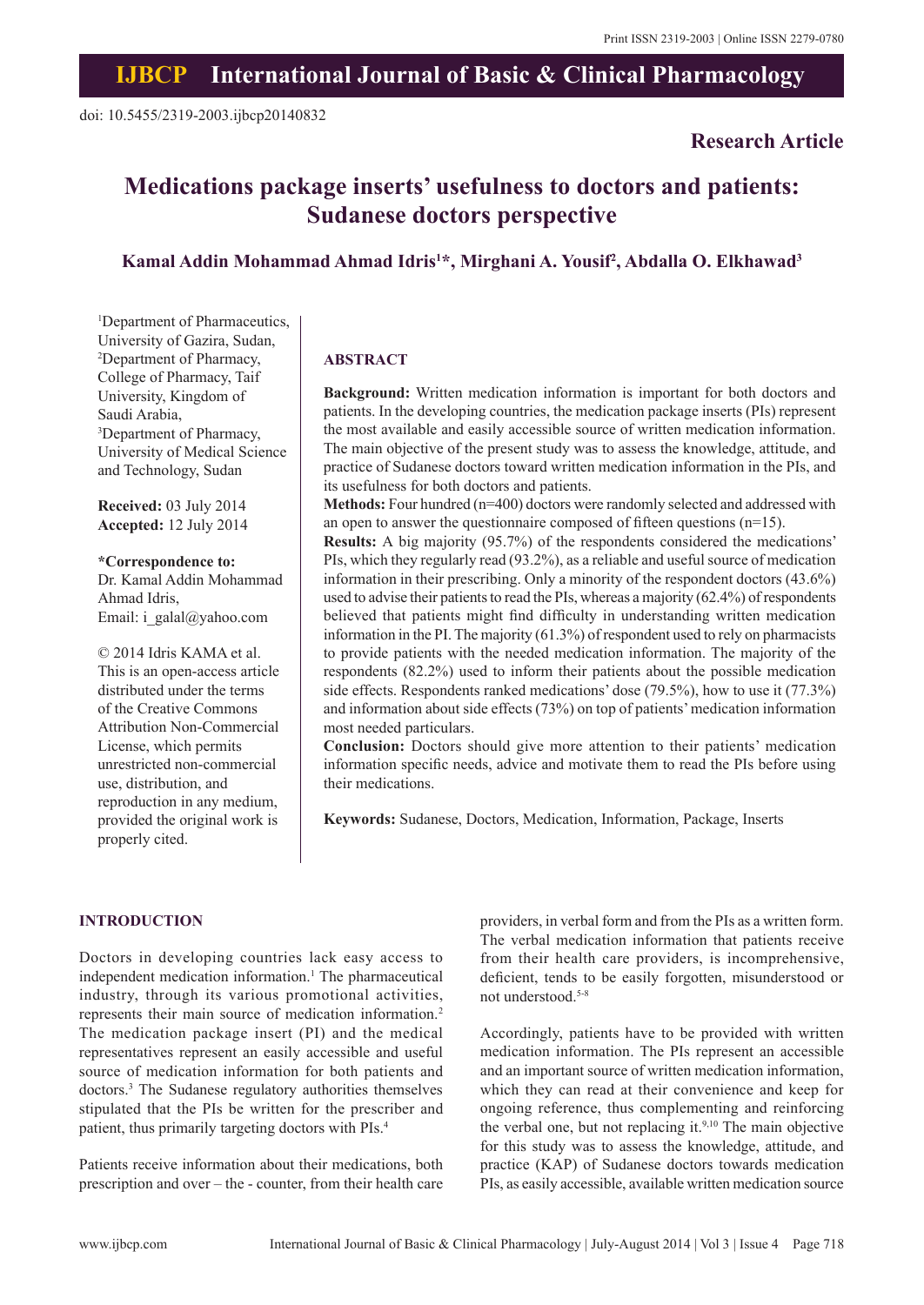of medication information, and its usefulness to themselves and patients, alike.

#### **METHODS**

An open to answering the questionnaire is consisting of 15 questions was used to assess the KAP of 400 doctors, randomly selected from public and private medical facilities in Khartoum and Gezira sates, Sudan, about the written medication information in PIs. The questionnaire was pre-tested and piloted, on a representative sample of the study subjects (doctors) consisting of 40 doctors in a multidepartmental hospital for contents and reliability, prior to commencing the main study. This number was not included in main study population. The piloting helped introducing minor change in the questionnaire setup and language. The studied doctors (n=400) were informed of the purpose of the study and its possible positive impact on health outcomes. Their cooperation was also requested verbally and in a six lines memo on the top of the first-questionnaire page. Their agreement to participate in the study was secured, and their practical participation was considered as informed consent. Three-pharmacy students, from the faculty of pharmacy, the university of Gezira, who were well informed about the objectives of the study, well trained and acquainted with the techniques and manners of addressing the doctors, distributing, following up and collecting back the filled questionnaires. To rule out any possible bias, the researchers did not involve themselves in this part of the study. In addition, 440 PIs were randomly selected and screened to define the languages in which they were written.

#### **RESULTS**

Descriptive, as well as correlated methods of data were processing, were adopted in analyzing the questionnaire results. Data were analysis was carried out in an organized sequence that stated the doctors, KAP on the PIs. The results about the demographic characteristics of the respondent doctors showed that the exclusive majority of the respondents, 366 (91.5%) were young (age group 20-39 years), while their gender showed a slight dominance of females group 214 (53.5%). Khartoum State encompassed 287 (71.75%) of the respondent doctors while those practicing in Gezira State were 109 (27.25%). Three hundred and seventy (92.5%) of the respondent doctors had their undergraduate studies in Sudan, while only 26 (6.5%) had it abroad. Among the respondents doctors; 348 (87%) had a maximum of 10 years of medicine practice. The medical officers 237 (59.25%) were the majority, followed respectively by the registrars 80 (20%), house officers 56 (14%) and the specialists 23 (5.75%). When asked whether they read the medications PIs, an overwhelming majority of the participant doctors, 370 (92.5%), confirmed that. They also confirmed that PIs were important and useful to them in their prescribing decision, 354 (88.9%). The respondent doctors, conferred importance to some medications information particulars, to patients, over other attributes. Results were as per, Table 1. Only a minority of 148 (37%) of the respondent doctors felt that patients can understand the written medication information in the PI. While the majority of the respondent doctors 242 (61.3%) did not. Table 2 shows the results of the screening of the PIs for the languages in which they were written. The majority (60.39%) of the screened PIs were written in English only, while those written in both English and Arabic were (29.61%). None were written in Arabic alone (the native Sudanese language). A majority (93.5%) of the respondent doctors, believed it was important to provide adequate medications information to patients. However, only a minority (43.5%) of them used to advise their patients to read medications PIs. The correlation between the doctor's advice to patients to read the PIs of their medications by increased understandability of patients to the medication information in PIs text,

**Table 1: Respondent doctors' ranking of medication information particulars, according to their importance to patients.**

| <b>Medication</b><br>information<br><i>particulars</i><br>considered of<br>most important<br>to patients |     | <b>Frequency Percentages</b><br>of doctors<br>agreeing<br>to the<br>importance<br>of<br><b>information</b><br><b>particulars</b> | <b>Percentages</b><br>of doctors<br>disagreeing<br>to<br>importance<br>$\overline{\textbf{0}}\textbf{f}$<br>information<br>particulars |
|----------------------------------------------------------------------------------------------------------|-----|----------------------------------------------------------------------------------------------------------------------------------|----------------------------------------------------------------------------------------------------------------------------------------|
| Dose                                                                                                     | 318 | 79.5                                                                                                                             | 20.5                                                                                                                                   |
| How to use the<br>drug                                                                                   | 309 | 77.3                                                                                                                             | 22.7                                                                                                                                   |
| Adverse effects                                                                                          | 292 | 73                                                                                                                               | 27                                                                                                                                     |
| Contraindications                                                                                        | 237 | 59.3                                                                                                                             | 40.7                                                                                                                                   |
| Missed doses<br>and management<br>(in case)                                                              | 219 | 54.7                                                                                                                             | 45.3                                                                                                                                   |
| Importance of<br>compliance                                                                              | 212 | 53                                                                                                                               | 47                                                                                                                                     |
| Indications                                                                                              | 193 | 48.3                                                                                                                             | 51.7                                                                                                                                   |
| Precautions                                                                                              | 184 | 46                                                                                                                               | 54                                                                                                                                     |
| Drug-interactions                                                                                        | 169 | 42.3                                                                                                                             | 57.7                                                                                                                                   |

| Table 2: Language(s) in which the screened |
|--------------------------------------------|
| PIs (404) texts were written.              |

| Language in<br>which PI is written | <b>Frequency</b> | Percentage of<br>age of total |
|------------------------------------|------------------|-------------------------------|
| English only                       | 244              | 60.39                         |
| English and Arabic                 | 160              | 39.61                         |
| Arabic only                        | Zero             |                               |
| Total                              | 404              | 100 0                         |

English language is a foreign language for Sudanese. PI: Package insert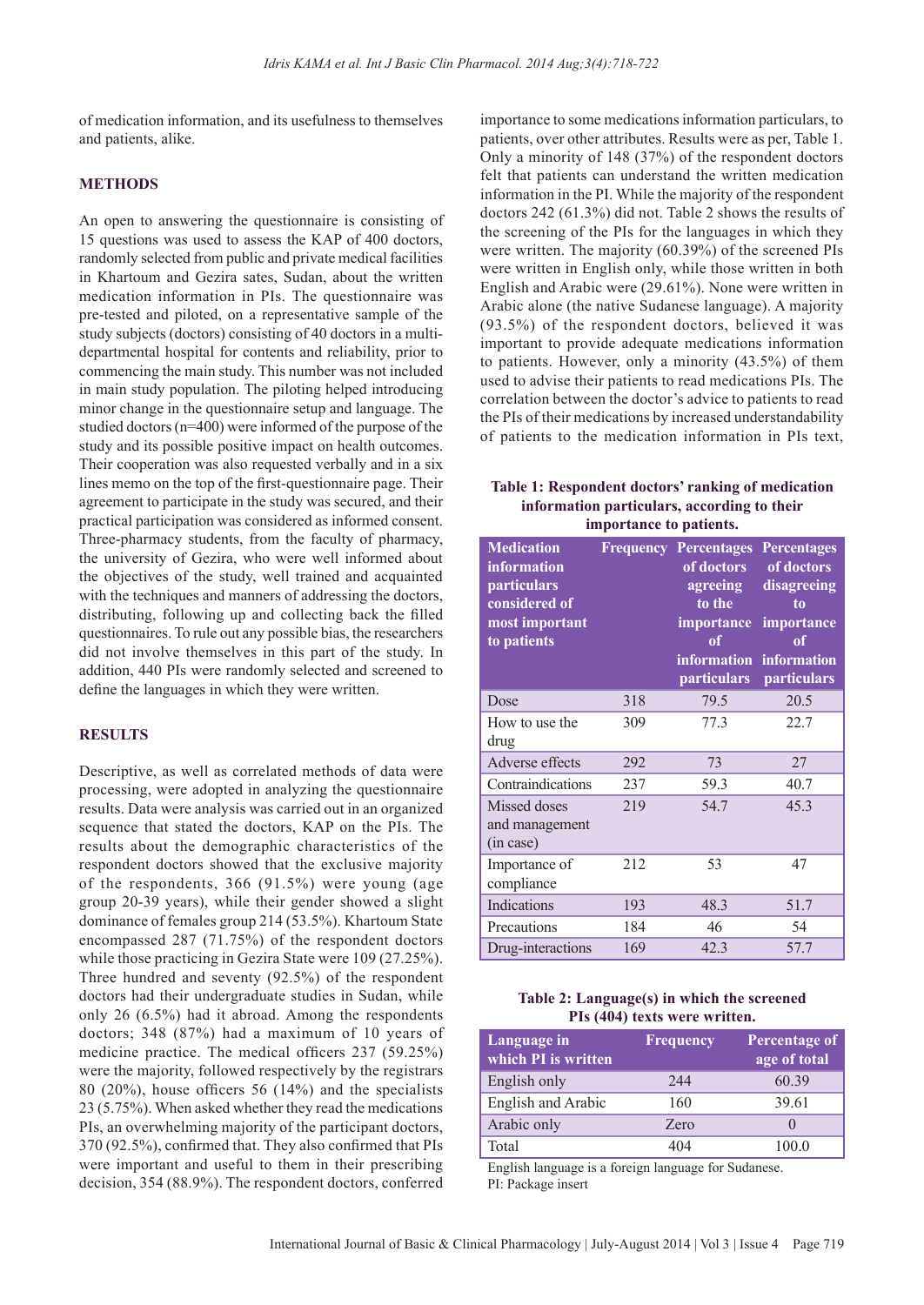proved to be significant (p=0.000) (Table 3). A fairly considerable majority (60.5%) of the respondents did rely on and, trusted the pharmacists to provide their patients with the needed, necessary medication information about their prescribed medicines. The majority (81.75%) of the respondent doctors asserted that they used to inform their patients about the possible side effects of the medications they prescribe for them. The majority (89.25%) of the respondent doctors believed that informing their patients about their prescribed medications might improve their safe use and adherence to prescribed medications' regimens. The correlation between respondent doctors beliefs in informing patients about their medications by improved patients' safe use of those medications proved to be non-significant (Table 4).

## **Table 3a: Doctors' advice for patient to read PI by increased patients' understandability of medication information in PIs.**

| Doctor's<br>advice to<br>patients to | <b>Patients understandability</b><br>of medication information<br>in PI |                | <b>Total</b> |
|--------------------------------------|-------------------------------------------------------------------------|----------------|--------------|
| read PIs                             | <b>Yes</b>                                                              | N <sub>0</sub> |              |
| Yes                                  | 97                                                                      | 76             | 173          |
| N <sub>0</sub>                       | 51                                                                      | 170            | 221          |
| Total                                |                                                                         | 246            |              |

PI: Package insert

#### **Table 3b: Chi‑square tests.**

|                       | Value | <sub>df</sub> | p value |
|-----------------------|-------|---------------|---------|
| Pearson Chi-square    |       |               |         |
| 45.04                 |       | 0.0000        |         |
| Number of valid cases |       |               |         |
| 394                   |       |               |         |

\*\*Correlation proved significant,\*p=0.0000

#### **Table 4a: Doctor's advice for patient to read PI, by safe use of medications.**

| Doctor's<br>advice to |            | Patients, safe use of<br>medications |     |  |
|-----------------------|------------|--------------------------------------|-----|--|
| patients              | <b>Yes</b> | N <sub>0</sub>                       |     |  |
| N <sub>0</sub>        | 200        | 22                                   | 222 |  |
| Yes                   | 157        | 15                                   | 172 |  |
| Total                 | 357        | 37                                   |     |  |

PI: Package insert

#### **Table 4b: Chi‑square tests.**

|                       | Value' | đĦ | <b>p</b> value |
|-----------------------|--------|----|----------------|
| Pearson Chi-square    | 016    |    | 0.69           |
| Number of valid cases | 394    |    |                |

Correlation proved to be non-significant ( $p=0.69$ ).

Understandability of medication information may fail to rigger and maintain behavior (Safe use of medications)

#### **DISCUSSION**

The medications' PIs and the medical representatives were considered among the most frequently used sources of medication information by physician and pharmacists.<sup>1,2,11,12</sup> This might explain why the majority of the respondent doctors were keen to read the PIs.

Moreover, the majority of the respondents who considered the medication information provided in the PIs as useful in their prescribing decision might be because they lacked easy access to independent and up-to-date information about medications, which is scarce or even sometimes downright lacking, in developing countries. $1,13$ 

When the studied doctors were asked: which medication information attributes (particulars) they consider most important to patients? Their answer was as per Table 1. The results were almost matching to those reported by other researchers.14

The respondent doctors were expected to give patients' adherence to their prescribed medications' regimens, a prime consideration among the medication particulars most important to patients. However, only a small majority (53%) of the respondent doctors endorsed that. this result represented a serious issue and concern, as adherence is important to both patients and their communities, in terms of the targeted health outcomes and the cost to both patients and their communities.<sup>15,16</sup> According to, other researchers,<sup>17</sup> this overlook to medication adherence, might be referred to the low physicians' awareness and recognition of the importance of adherence. Not only that, but physicians are supposed to take more active roles in securing adherence by providing balanced medication information to patients, in excellent communication pattern, motivating, guiding and strongly advising them to be adherent, if the targeted health outcomes were to be reached.<sup>6</sup>

The majority of the respondent doctors did not use to advise their patients to read the PIs, before using their prescribed medications This result matched the findings of other researchers.18,19 If doctors advise their patients to read the PIs of their medication, patient would probably do so.20

The reasons why the respondent doctors were not comfortable with advising patients to read the PIs, might be related to the detailed side effects profile displayed in the PIs in a highly defensive tone, which they might have thought would intimidate patients, and might negatively affect patients adherence.<sup>21</sup> From the other side, other researchers reviews did not prove that the provision of written medication information to patients, would ever be harmful to patients.<sup>22</sup>

The bi-variant analysis (Table 3) showed that, when doctors advised their patients to read the PIs, patients' understanding of the information in the PIs increased significantly \*\*(p=0.000).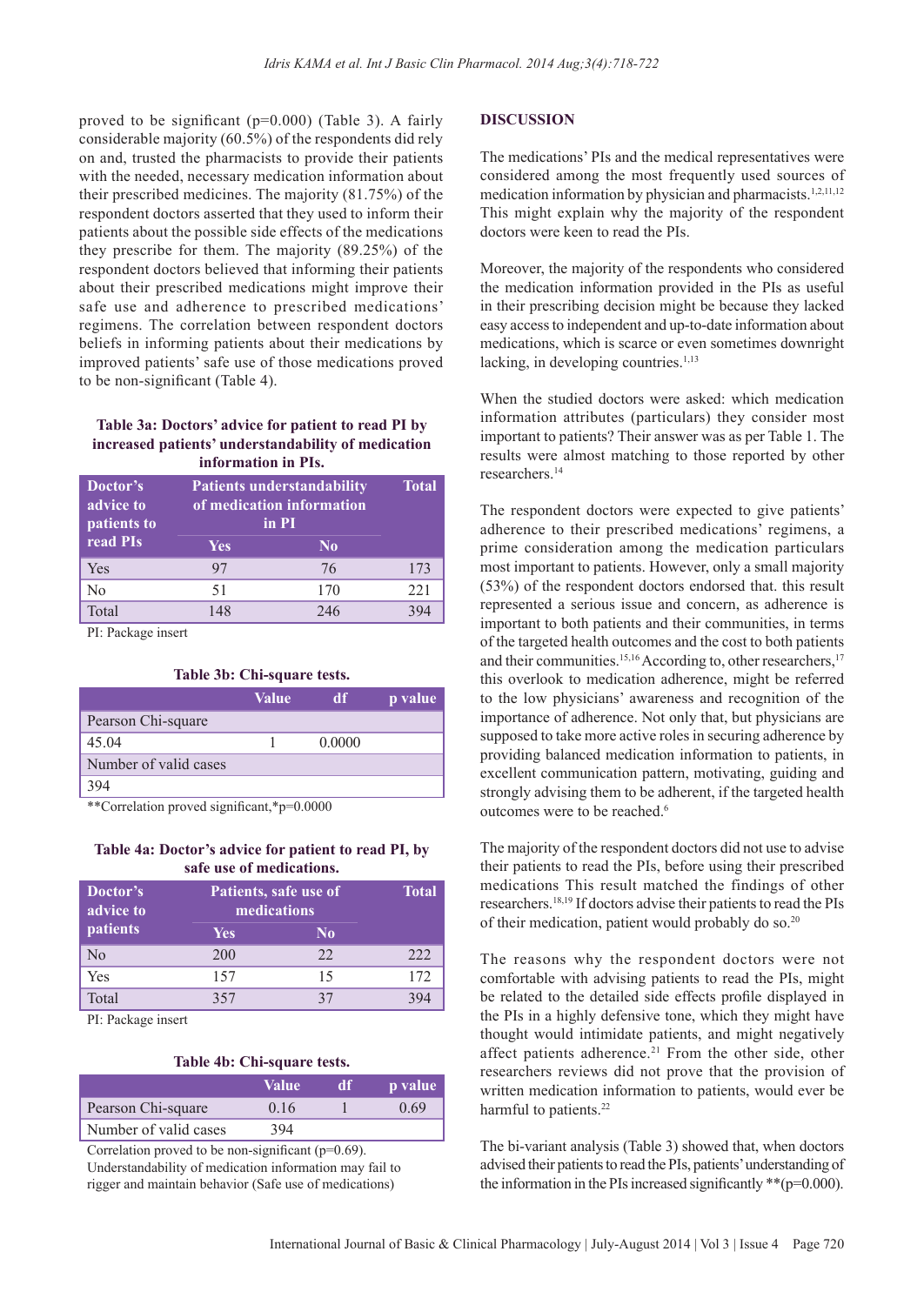This should encourage doctors and pharmacist, alike, to advise their patients to read PIs, and accordingly acquire more medication information and understanding that may help them deal with their medications more safely and appropriately.

The majority of the respondent doctors (61.5%) asserted that patients may not understand the information in the PIs. The PI's text language, technical terminology and font size were cited by other researchers as barriers to that understandability.23-26

#### *Language barriers*

As the majority (60.39%) of the PIs in Sudan, were written in English only **(**Table 2) language can stand as a real barrier for patients understanding of the medication information in PIs. Many researchers<sup>23-26</sup> advised that to facilitate patients' understandability of the medication information in the PIs, they must be written in the targeted population own native language(s); as that might be more conducive to understandability and consequently more better dealing with the written medications information.

Medical Jargon and technical terms used in classical PIs texts, could also stand as barriers to PIs' texts understanding.<sup>24</sup> others advised that medication information should be presented in simple and understandable terminology, in the users' official languages.

Readability of the written information in the PIs could also affect understandability of a given text. Understandability and comprehensibility of any written text, in addition to other factors, are very intimately linked to its readability. The high general illiteracy, in Sudan, and a low-health literacy that is expected to follow may hinder the proper understandability and the handling of the information about medications, quite much.27

A clear majority of the respondent doctors confirmed their reliance, and trust on pharmacists in providing patients with medication information. Many researchers reported that the pharmacists were not only drug experts, but are practically relied on, to varying degrees, by doctors to provide patients with the needed medications information and services.<sup>28,29</sup> Other researchers, confirmed that (87.9%) of their studied Sudanese doctors, agreed that pharmacists were expected to be knowledgeable drug experts, and (81.8%) of them, expected pharmacists to educate patients about the safe and appropriate use of their medications.30

Other researchers reported that only (33%) of physicians' discussions with patients were about side effects,<sup>8</sup> however, a high majority of the respondent doctors in this study confirmed that they used to inform their patients about the side effects of their prescribed medications. The importance of providing patients with information about their medications' side effects was endorsed by a big group

#### of researchers.<sup>7,31</sup>

As reported by other researchers,<sup>22</sup> patients taking medicines need sufficient information to help them use the medicines safely and effectively, to understand the potential harms and benefits, and accordingly make informed decisions about taking them. Another group of researchers, $32,33$  reported that patients particularly expect all the information-related to adverse effects (Risks) and do not agree to give this discretion to physicians.

#### **CONCLUSIONS**

The written medications information in the PIs represented a reliable source and reference of medication information for the respondent Sudanese doctors in their prescribing practice. Respondent doctors used to inform their patients about the possible side effects of the prescribed medications, but rarely advised them to read PIs, before using their prescribed medications. They considered information about medications' dose, how to use the medication, and information about its side effects as the most important medication information particulars to patients. Doctors should advise and encourage their patients to read the medication PIs, treat their medication informational contents objectively, and keep them for ongoing reference.

#### **ACKNOWLEDGMENTS**

We thank, Ahmad Tag Alsir, Ala-Addin Higazi, Ibahim K. Algarrai, Maaz Altahir and Yasir A. Bagi; the students of the Faculty of Pharmacy, University of Gezira, Wad Medani, who voluntarily helped in the distribution, follow-up, collection of the filled questionnaire of this study, in an efficient and professional manner. We greatly acknowledge the help of Mrs. Awatif Ibn Oaf in the statistical analysis of the study data. Miss Adla Jodat and Miss Rayyan A. Wahab helped printing the manuscript of this study.

*Funding: None Conflict of interest: None declared Ethical approval: Not required*

#### **REFERENCES**

- 1. Bala-Miller P, Macmullan J, Upchurch L. Drug, doctors and dinners. How drug companies influence health in the developing world. London: Consumer International (CI); 2007:9-29.
- 2. Idris KM, Yousif MA, Mustafa AF. Influence of pharmaceutical industry's promotion on the doctors' prescribing patterns in Sudan. J Med Use Dev Ctries 2009;1(1):3-13.
- 3. Gharibyar H, Sharif Y, Al-Quasme K, Fahmy S. Physicians' perception of drug information resources in the emirate of Abu Dhebi – UAE. J Pharmacol Pharm. 2013;4:52-6.
- 4. Ibrahim SO, Mahmoud AS, Yahia AY. The Pharmacy and Poison act and Regulation and Rules. Khartoum Sudan: